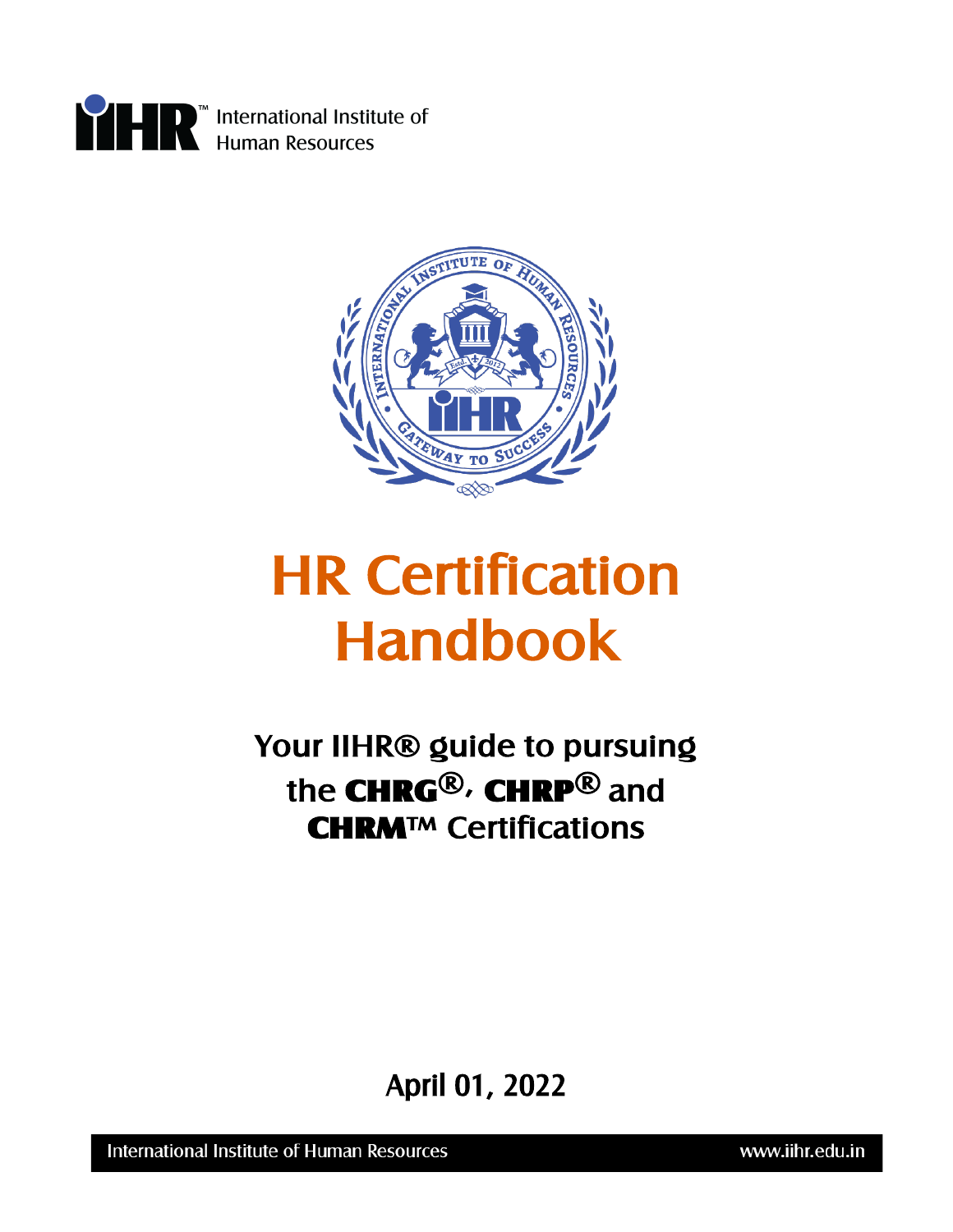

## Table of Contents`

| 3.0 |  |
|-----|--|
|     |  |
|     |  |
|     |  |
|     |  |
|     |  |
| 4.0 |  |
| 5.0 |  |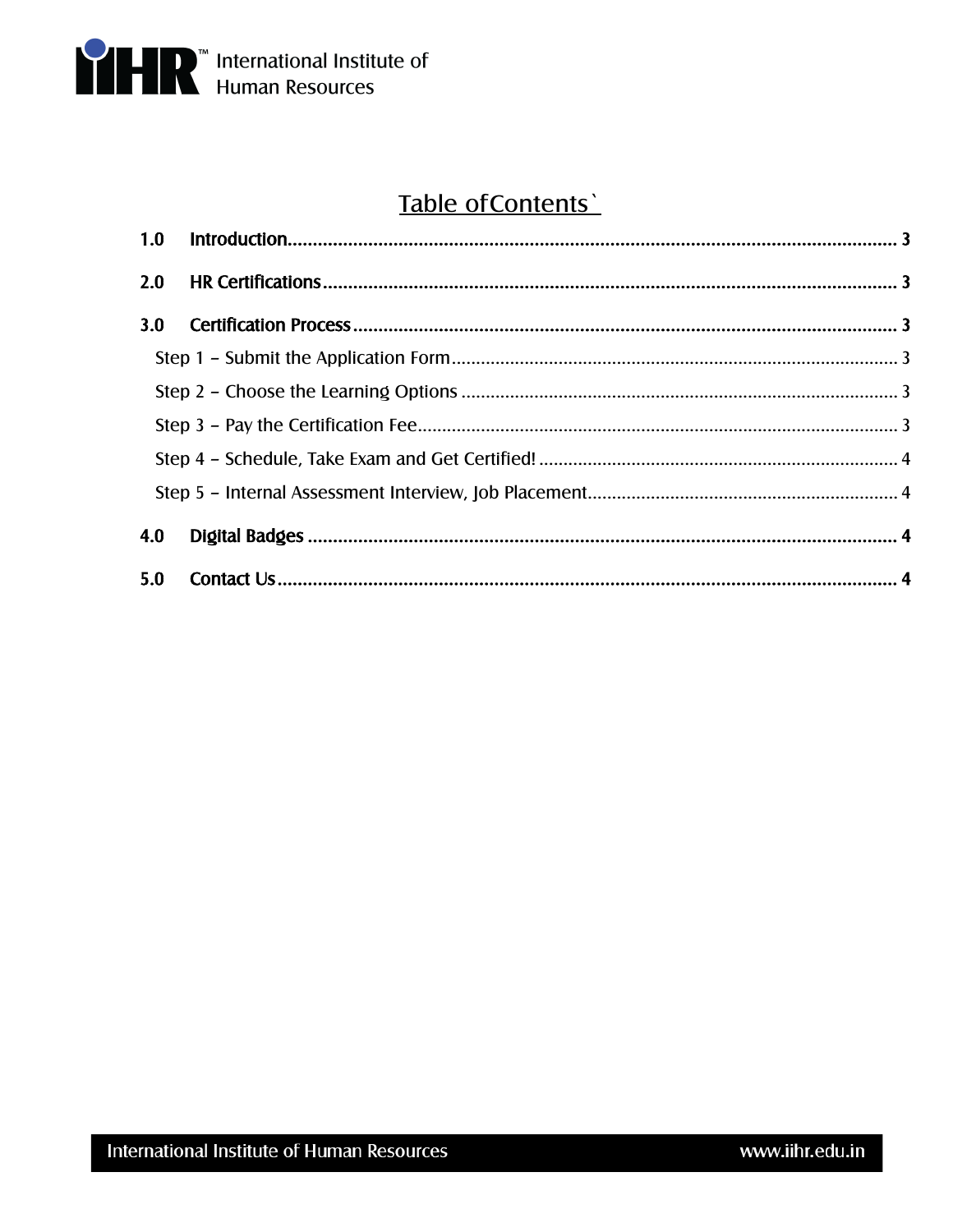<span id="page-2-0"></span>

## 1.0 Introduction

Welcome to the IIHR<sup>®</sup> Core Human Resources (HR) Certification Handbook. This handbook describes the process for attaining IIHR certification for our core HR levels listed below and where information is already on our website, will direct the individual to the specific webpage.

International Institute of Human Resources (IIHR) is established in 2012, emerged as best HR Training Institute in Bangalore. IIHR is an Internationally Accredited & Govt. of India affiliated Certification Body for HR Professionals across the world.

<span id="page-2-1"></span>For more details, you can visit our website **[www.iihr.edu.in](http://www.iihr.edu.in/)** or **[www.iihr.ac.in](http://www.iihr.ac.in/)**

## 2.0 HR Certifications

The IIHR<sup>®</sup> multi-level competency-based core HR certification program recognizes your knowledge and skills and supports your lifelong Human Resource Management career progression. Each level includes its own eligibility requirements, learning options, scheme syllabus, and competency-based assessment (i.e. exam).

#### Level 1



## <span id="page-2-3"></span><span id="page-2-2"></span>3.0 Certification Process

#### Step 1 – Submit the Application Form

<span id="page-2-4"></span>Fill the Application form and submit the same along with the necessary documents as mentioned in the Application form. Once all your requirements (or goals) are met, you will be able to submit your application. In order to complete the submission of your application, you will need to submit all necessary soft copy documents mentioned in the Application Form by email (for Self-Study Learning) or Submit the Hard Copy documents (for Instructor Led Learning & On the Job Training) to IIHR branches.

#### Step 2 – Choose the Learning Options

If you have selected for the Classroom & On the Job Training (OJT) option, you have to contact the IIHR branches or Education Partner to start the sessions. Training Calendar will be published in the IIHR Mobile App for the Instructor Led On the Job Training Options.

On the Job Training Program will be from Monday to Friday and the Timings will be 10.00am to 4pm, in that 10am to 1pm will be Theory Sessions & 2pm to 4pm will be Practical sessions.

International Institute of Human Resources

for Fee & Curriculum Info